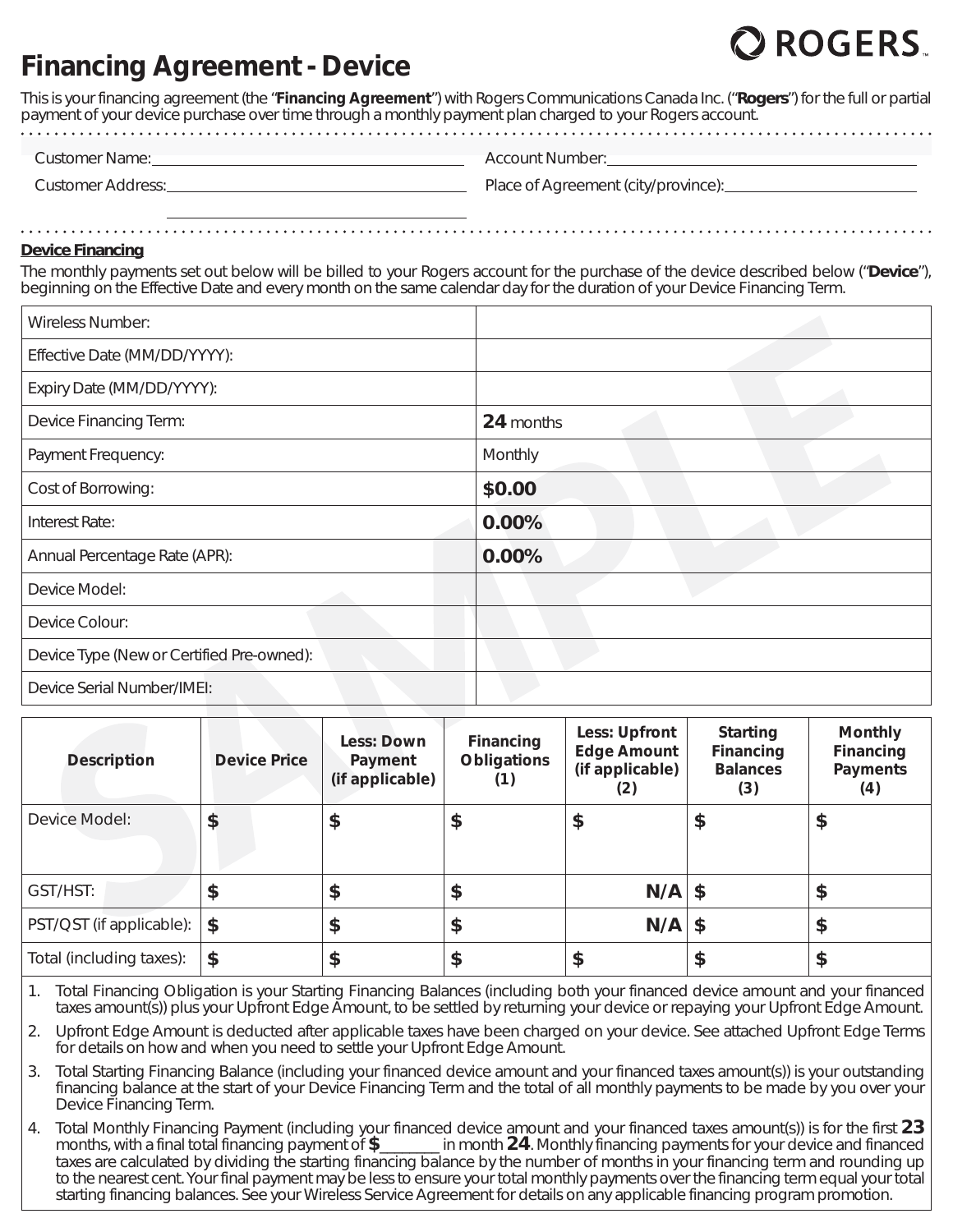**Cancelling your Device's Wireless Service:** You must subscribe to Rogers postpaid wireless services for your Device on an eligible price plan. If, for any reason, the wireless service you subscribed to when you purchased your Device is cancelled or transferred, or you downgrade your price plan to a non-eligible plan, you must repay your total outstanding device financing balance at the time of that cancellation, transfer or downgrade.

### **General Financing Terms**

**Applicable only to residents of Québec:** Clause required under the *Consumer Protection Act*. (Clause of forfeiture of benefit of the term) Before availing himself of this clause, the merchant must forward the consumer a notice in writing and a statement of account.

Within **30** days following receipt of the notice and statement of account by the consumer, the consumer may:

- (a) either remedy the fact that he is in default;
- (b) or present an application to the court to have the terms and conditions of payment prescribed in this contract changed;

(c) or present an application to the court to obtain permission to return the goods forming the object of this contract to the merchant.

If the consumer returns the goods to the merchant with the permission of the court, his obligation under this contract is extinguished and the merchant is not bound to return to the consumer the payments he has received from him. It is in the consumer's interest to refer to sections 104 to 110 of the *Consumer Protection Act* (chapter P- 40.1) and, where necessary, to communicate with the *Office de la protection du consommateur*.

**Your Prepayment Rights:** You may pay a partial or full amount of your outstanding financing balance under this Financing Agreement at any time without incurring any prepayment charge or penalty. To do so, please contact us at 1-888-764-3771. If you are a business customer, please contact us at 1-866-727-2141. Any partial prepayment of your outstanding financing balance will reduce your monthly payment; the length of your financing term will not change. If you make a partial prepayment, you agree that an updated financing agreement with your new monthly financing payment will not be issued. If you prepay your total outstanding financing balance in full, you will no longer be charged your monthly financing payments.

**Cancelling this Financing Agreement:** If, for any reason, this Financing Agreement is cancelled before the end of your financing term, you must repay your total outstanding financing balance. To the extent permitted by applicable law and after providing you with any required notice, we may cancel this Financing Agreement if you breach its terms, including for non-payment of your charges.

**Applicable only to residents of Québec:** Clause required under the *Consumer Protection Act*. (Contract involving credit)

 (1)The consumer may cancel this contract without charge within **2** days following the day on which each party takes possession of a duplicate of the contract, except in the case of the sale of a new road vehicle of which the consumer has taken delivery.

To cancel the contract, the consumer must:

- *(a)* return the goods to the merchant or his representative if he received delivery of the goods at the time each party came into possession of a duplicate of this contract;
- *(b)* forward a notice in writing for that purpose, or return the goods to the merchant or his representative if he did not receive delivery of the goods at the time each party came into possession of a duplicate of this contract.
- (2) The contract is cancelled, without further formality, as soon as the consumer returns the goods or sends the notice.
- (3) As soon as possible after cancellation, the consumer and the merchant must return what they have received from one another. The merchant shall assume the costs of restitution.
- (4) The merchant shall assume the risk of loss or deterioration, even by superior force, of the goods forming the object of this contract, until the expiry of the **2**-day period after the day the parties came into possession of a duplicate of the contract.
- (5) The consumer shall not cancel this contract if, as a result of any act or fault for which he is liable, he is unable to restore the goods to the merchant in the condition in which he received them.
- (6) The consumer may pay his obligation in whole or in part before maturity.

 The balance due is equal at all times to the sum of the balance of the net capital and credit charges computed in accordance with the Act and the General Regulation made under the Act.

 (7) The consumer may, once a month and without charge, require a statement of account from the merchant; the latter must furnish or forward it to him as soon as possible and at the latest within **10** days of the receipt of the request.

 In addition to the statement of account prescribed above, the consumer who wishes to pay the balance of his obligation before maturity, may, at all times and without charge, require a statement of account from the merchant; the latter must furnish or forward it to him as soon as possible and at the latest within **10** days of the receipt of the request.

It is in the consumer's interest to refer to sections 73, 75 to 79 and 93 of the *Consumer Protection Act* (chapter P-40.1) and, where necessary, to communicate with the *Office de la protection du consommateur*.

**Default Charges:** There are no fees charged for entering into this Financing Agreement. If we do not receive payment of an amount due on your account by the specified required payment date, it will be subject to a late payment charge of **3%** per month. This late payment charge will accrue on a daily basis and will be calculated and compounded monthly on the outstanding amount (**42.58%** per year) from the date of the first bill on which it appears until the date we receive that amount in full. You agree that we can charge any unpaid and outstanding amount, including any late payment charges, on any pre-authorized payment method on your account (e.g., a credit card or bank account withdrawal).